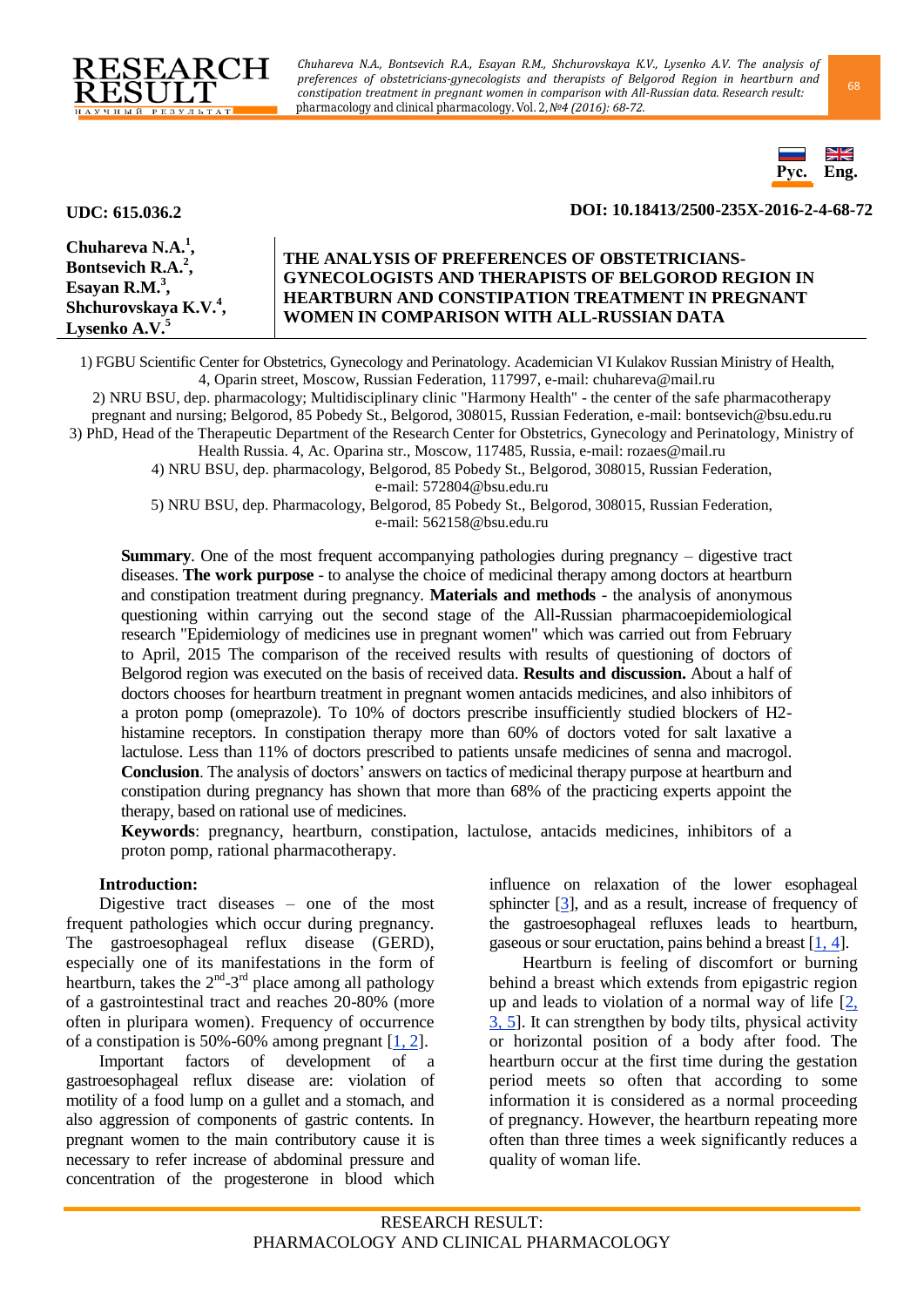

*Chuhareva N.A., Bontsevich R.A., Esayan R.M., Shchurovskaya K.V., Lysenko A.V. The analysis of preferences of obstetricians-gynecologists and therapists of Belgorod Region in heartburn and* <sup>69</sup> *constipation treatment in pregnant women in comparison with All-Russian data. Research result: pharmacology and clinical pharmacology. Vol. 2, №4 (2016): 68-72.*

The purpose of GERD treatment during the gestational period is the maximum use of agents of nondrug therapy, especially in the first trimesters of pregnancy  $[1, 4, 6]$  $[1, 4, 6]$  $[1, 4, 6]$ . Such actions are referred to change of lifestyle of a pregnant woman and feeding behavior. After meal it is necessary to avoid the compelled position of a body at which heartburn appear or increase – forward inclination of body, horizontal position, physical activity with a strain of abdominal muscles, wearing of tight belt. During sleep it is better to raise the head extremity of a bed by 10-15 degrees

Concerning a diet at heartburn and GERD it is necessary to adhere to fractional meal of small portions (to  $6-7$  times a day)  $[5, 6, 7, 8]$  $[5, 6, 7, 8]$  $[5, 6, 7, 8]$  $[5, 6, 7, 8]$ , to avoid products which irritate gastric mucosa and gullet – fried and spicy dishes, smoked products, row vegetables (especially which contain rough cellulose – a white cabbage, a garden radish, a radish, garlic), sour fruit and juice, carbonated drinks, black bread, chocolate, mushrooms. Optimum impact on a mucous membrane is exerted by steamed food or dishes made in oven, baked vegetables and fruit, lowfat sort of meat or fish, milk, cream, cottage cheese. These products belong to "natural antacid". Such simple actions help to avoid purpose of medicaments therapy in 60%-70% of cases of heartburn occur. Also in some situations it is enough to drink several drinks of water of room temperature for prevention of an eructation or heartburn [\[7,](#page-4-5) [9\]](#page-4-7).

However, when these methods become insufficiently, for improvement of quality of pregnant woman life it is necessary to use medical preparations [\[7,](#page-4-5) [9,](#page-4-7) [11\]](#page-4-8). Traditionally for symptoms of heartburn reduction three types of drugs are applied which influence variously on a heartburn pathogenesis – reduce hydrochloric acid production in a stomach (the inhibitors of a proton pomp (IPP) and H2-gistaminoblokers (H2-GB)) and neutralize already emitted hydrochloric acid (antacid drugs). IPP (omeprazole) (category B on medicines classification of Food and Drug Administration (FDA) of USA) and antacid drugs are referred to the resolved drugs during pregnancy as the least soak up in a systemic blood stream through a mucosa of an esophagus and a stomach [\[8,](#page-4-6) [12\]](#page-4-9).

One more widespread pathology during pregnancy is constipation – a chronic delay of defecation with intestines depletion less than three times a week  $[13]$ . The constipation is followed by such feelings as feeling of incomplete intestines depletion, the dense and small quantity of fecal masses, discomfort in a stomach, nausea, a loss of appetite, the suppressed mood. Frequency of occurrence of constipation at women during a

gestation is caused by influence of hormones, progesterone in particular, on contractive activity of a large intestine which leads to lowering of physical activity of a thick gut. Reduction of level of a motilin in the II-III trimester of pregnancy, mechanical impaction of a large intestine by increased uterus are also impact on constipation appearance [\[13,](#page-4-10) [14,](#page-4-11) [15\]](#page-4-12).

Emergence of constipation leads to a microbial content of a thick gut, penetration of pathogenic flora into a vagina and to the ascending infection of a **Belgorod Region**. The delay of the dejection can lead to premature discharge of amniotic fluid, threat of termination of pregnancy, inflammatory diseases of a mucous membrane of a uterus [\[14,](#page-4-11) [15,](#page-4-12) [16\]](#page-4-13).

That's why it should be paid special attention to therapy of constipation during pregnancy. In most cases it turns out to cope with constipation during a gestation by non-drug ways– to increase physical activity, to diversify a diet with the rich fibers food (bran, dried apricots, prunes, lactic products, a white cabbage, beetroot, tomatoes, marrows) [\[13,](#page-4-10) [16\]](#page-4-13). It is necessary to limit the binding and locking products – white bread, strong black and green tea, coffee, chocolate, farinaceous dishes [\[15,](#page-4-12) [17\]](#page-4-14).

When non-drug therapy becomes inefficient, it is necessary to resort to pharmaceutical medicines which are everywhere used during locks. The most effective, safe and reliable agent during a constipation in pregnant women is lactulose [\[16,](#page-4-13) [17,](#page-4-14) [18\]](#page-4-15). Being osmosaline laxative, the lactulose works in distal department of a thick gut, increases osmotic pressure and by that promotes water inflow in a gut that leads to dejection softening  $[19, 20]$  $[19, 20]$ .

In view of prevalence of GERD and constipation, its social significance and influence on quality of pregnant women life, a large number of complications, it become relevant to carry out a pharmacoepidemiological survey with the purpose of detection of doctors' preferences in choice of the main medicines of heartburn and constipation treatment in pregnant women.

**Work purpose:** To analyse the choice of AMT of doctors of Belgorod region of heartburn and constipation treatment in pregnant women. To compare data with the results received as a result of questioning which was carried out from February to April, 2015 in 4 federal districts of the Russian Federation – Central, Privolzhskom, Ural and Far-Eastern.

**Materials and methods:** At the heart of this research is the method of anonymous questioning within carrying out the second stage of the All-Russian pharmacoepidemiological research "Epidemiology of medicines use in pregnant women" which was carried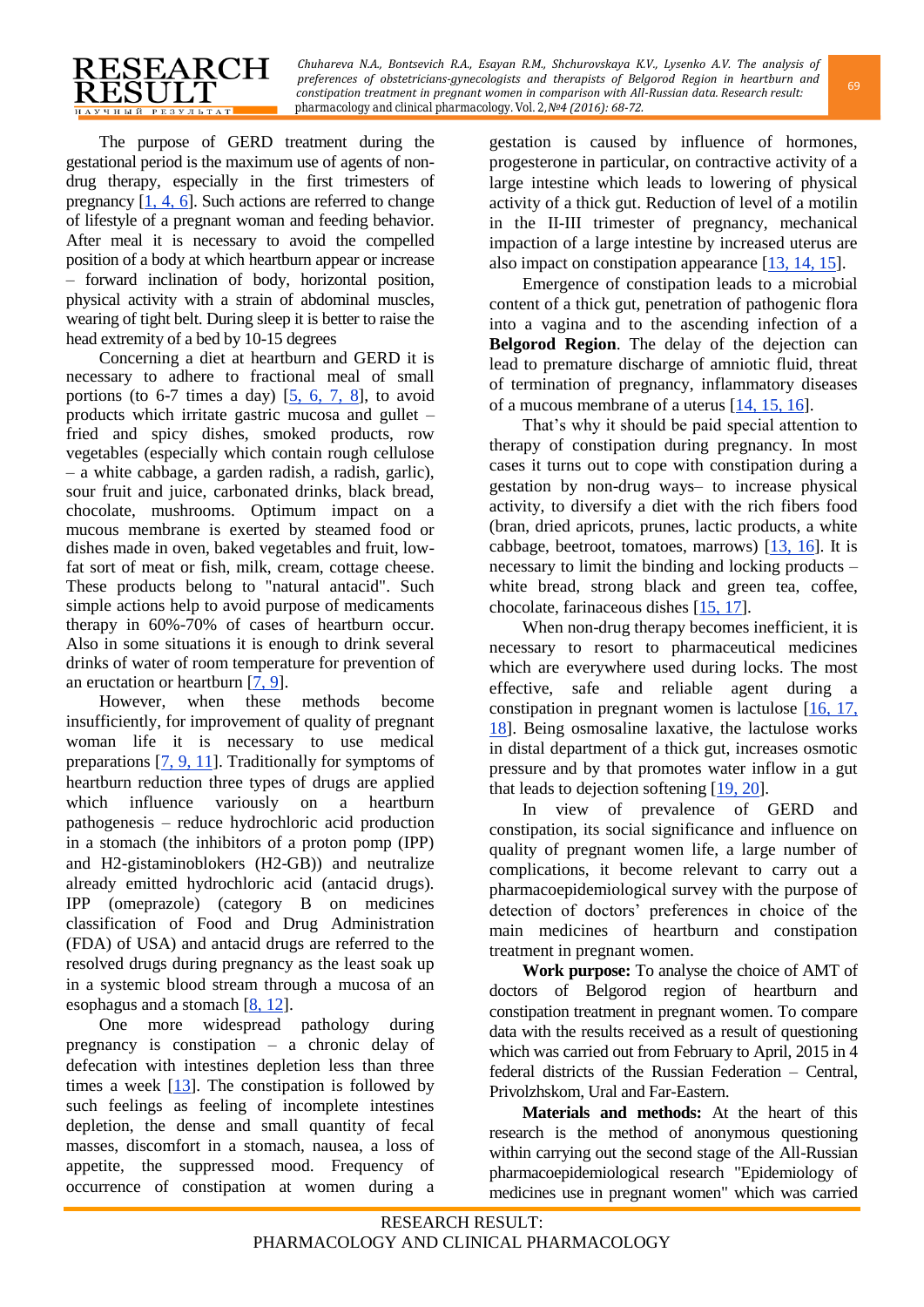

*Chuhareva N.A., Bontsevich R.A., Esayan R.M., Shchurovskaya K.V., Lysenko A.V. The analysis of preferences of obstetricians-gynecologists and therapists of Belgorod Region in heartburn and pharmacology and clinical pharmacology. Vol. 2, №4 (2016): 68-72. constipation treatment in pregnant women in comparison with All-Russian data. Research result:* 

out from February to April, 2015. In the All-Russian pharmacoepidemiological research (ARR) 1066 questionnaires were analyzed from which 734 obstetricians-gynecologists and 332 therapists [\[21,](#page-4-18) [22\]](#page-4-19).

Across Belgorod Region (BR) in questioning have participated: 94 doctors (28,7% of stationary and  $69,1\%$  of a polyclinic profile,  $p<0$ , 01) from which 77 (81,9%) obstetricians-gynecologists, 17 (18,1%) therapists  $(p<0,0001)$ , with the general length of work less than 5 years - 21,3% of doctors, 5-10 years – 26,6%, 10-20 years of work – 20,2% of doctors and more than 20 years – 26,6%. Questioning was carried out on the basis of women's consultation clinic, policlinics and maternity home of Belgorod, and also in the central regional hospital.

The data received as a result of poll were entered and processed by Microsoft Exel.

### **Main part:**

For definition of doctors' preferences at heartburn treatment the list of the most often used medicines was presented in the questionnaire:

- 1. Antacids.
- 2. H2- GB (ranitidine, famotidine).
- 3. IPP (omeprazole).
- 4. Other.

5. Don't prescribe.

Based on clinical references, antacids as the main agent at heartburn treatment in pregnant women had been chosen by 73,4% of doctors of BR (77,9% of obstetricians-gynecologists and 52,9% of therapists,  $p = 0.03$ ) and 75,4% of doctors of ARR ( $p = 0.664$ ).

Inhibitors of a proton pomp, omeprazole in particular, as the medicine of the second line applied in pregnant women, and belonging to the category B on FDA, had been chosen only by obstetriciansgynecologists of BR (5,2%) and 6,7% of doctors of ARR ( $p = 0,363$ ).

H2-GB (ranitidine, famotidine), which is not recommended for application for pregnant women because of the adverse influences on a condition of a fetus, had been chosen only by obstetriciansgynecologists of BR (7,8%) and doctors of the All-Russian research  $(6,2\%)$ , p =0,941.

8,5% of doctors of BR (5,2% of obstetriciansgynecologists and 23,5% of therapists,  $p = 0.014$ ) and 15,7% of doctors of ARR ( $p = 0.063$ ) had decided to refuse from therapy prescribing to the patients. Comparison of tactics of heartburn treatment in pregnant women among doctors of BR and ARR is presented in Table.

**Comparison of tactics of heartburn treatment in pregnant women among doctors of Belgorod Region and the All-Russian research.**

| Medicines                                    | Doctors of BR |      | Doctors of ARR $(n=1066)$ , % |      |       |
|----------------------------------------------|---------------|------|-------------------------------|------|-------|
|                                              | $N=94$        | $\%$ | $N=1066$                      | $\%$ |       |
| Antacids                                     | 69            | 73.4 | 804                           | 75.4 | 0,664 |
| IPP (omeprazole)                             |               | 4.3  |                               |      | 0,363 |
| H <sub>2</sub> - GB (ranitidine, famotidine) |               |      | 66                            | 6,2  | 0,941 |
| Don't prescribe pharmacotherapy              |               | 8,5  | 167                           | 15.7 | 0.063 |

Note: IPP-inhibitors of a proton pomp, H2-GB – H2-gistaminoblokatory, BR – Belgorod region, ARR –All-Russian research, р – the Chi-square according to Pearson.

For definition of doctors' preferences at constipation treatment in women in the period of a gestation, the following possible answers have been offered:

1. Lactulose.

2. Senna preparations (Senna, Senade, Regulaks).

3. Macrogol.

Also such possible answers have been provided as "I don't prescribe" and "others", with an opportunity to enter the most preferred medicine.

Lactulose, as the depletive which is most suitable for pregnant women (safe and effective), had been chosen by 68,1% of doctors of BR (67,5% of obstetricians-gynecologists and 70,6% of therapists, р  $=0,806$ ) and 75,0% of doctors of ARR (p =0,144).

Senna preparations, which are not recommended for application during pregnancy because of possible risks of termination of pregnancy or premature birth, development of a hyponatremia or hypokalemia, had been chosen by 7,5% of experts from BR (7,8% of obstetricians-gynecologists and 5,9% of therapists, р  $=0,786$ ) and 8,6% of doctors of ARR ( $p = 0,694$ .

Macrogol, the effective but still insufficiently studied during pregnancy medicine, had been chosen by 6,4% of doctors of BR (6,5% of obstetriciansgynecologists and  $5,9\%$  of therapists,  $p = 0,926$  and 9,9% of doctors of ARR ( $p = 0,262$ ) [\[22\]](#page-4-19).

7,5% of doctors of BR (3,9% of obstetricians and 23,5% of therapists,  $p = 0.005$  and 11,5% of doctors of ARR ( $p = 0.228$ ) had decided not to prescribe medicines at a constipation in pregnant women.

*Table.*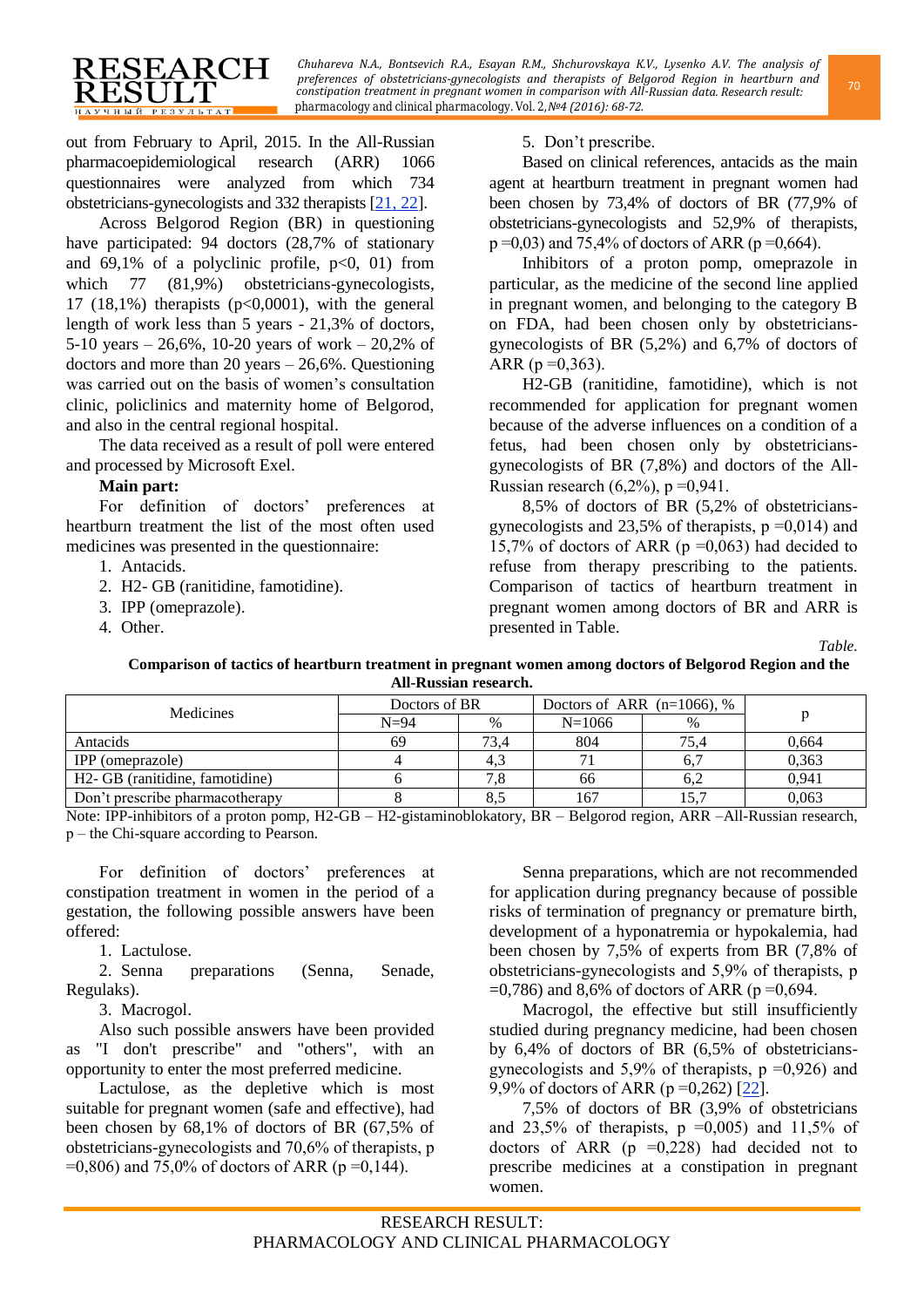

*Chuhareva N.A., Bontsevich R.A., Esayan R.M., Shchurovskaya K.V., Lysenko A.V. The analysis of preferences of obstetricians-gynecologists and therapists of Belgorod Region in heartburn and* <sup>71</sup> *pharmacology and clinical pharmacology. Vol. 2, №4 (2016): 68-72. constipation treatment in pregnant women in comparison with All-Russian data. Research result:* 

Among the offered own options of treatment candles with glycerine (locally) were prevalent (6,4% of doctors of BR and 2,3% of doctors of ARR). It also should be noted the special option of constipation treatment during pregnancy by the medicine

"Dyufaston" which was written in the questionnaires by 2 obstetricians-gynecologists of BR.

Comparison of tactics of constipation treatment in pregnant women among doctors of BR and ARR is presented in the Picture.



*Figure.* Frequency of assignment of medicines in case of constipation in pregnant women among obstetricians-gynecologists and therapists of Belgorod region and the Russian Federation.

## **Conclusion.**

According to the carried-out questioning, about a half of doctors of Belgorod region and the All-Russian research appoint rational pharmacotherapy at GERB treatment in pregnant women. Antacids as medicine of the first line have chosen more than a half of doctors of BR and ARR,  $p = 0.664$ . Less than 10% of doctors of various profile have chosen IPP ( $p = 0,363$ ).

Regardless of national clinical references, canons of a rational pharmacotherapy during pregnancy, doctors of BR and ARR (7,8% and 6,2% respectively) decided to prescribe to patients H2-GB which have low evidential base of use for women in the period of a gestation, therefore are potentially dangerous to a fetus.

It is paid much attention to constipation treatment during pregnancy because of high frequency of occurrence of this pathology among women of the gestational period. Accurately implement clinical recommendations and assign salt laxatives, lactulose in particular, more than a half of doctors of Belgorod region and the All-Russian research,  $p = 0,144$ .

About 10% of doctors have chosen unsafe or isn't final researched in pregnant medicines macrogol and senna medicines. Also, among doctors of Belgorod region and the All-Russian research prevailed not really effective way of solving the problem of constipation – locally application of candles with glycerine,  $p = 0.002$ .

### **Corollary:**

According to questioning, more than 84% of obstetricians-gynecologists and therapists of Belgorod region and the All-Russian research conduct treatment of heartburn and constipations in pregnant women independently. The analysis of answers of doctors of BR and ARR on tactics of prescription of medicines showed that more than 68% of the practicing experts prescribe therapy, based on clinical references and a rational pharmacotherapy. Results of questioning showed once again relevance of a problem of adequate therapy of women during pregnancy at the accompanying pathology.

<span id="page-3-0"></span>**References**<br>Elokhina, 1. Tatiana Elokhina, Viktor Tyutyunnik, "Gastroesophageal reflux disease during pregnancy," Rus. Med. J. 19 (2008): 1243. [\[Full](http://www.rmj.ru/articles/pediatriya/Gastroezofagealynaya_reflyuksnaya_bolezny_pri_beremennosti/) text]